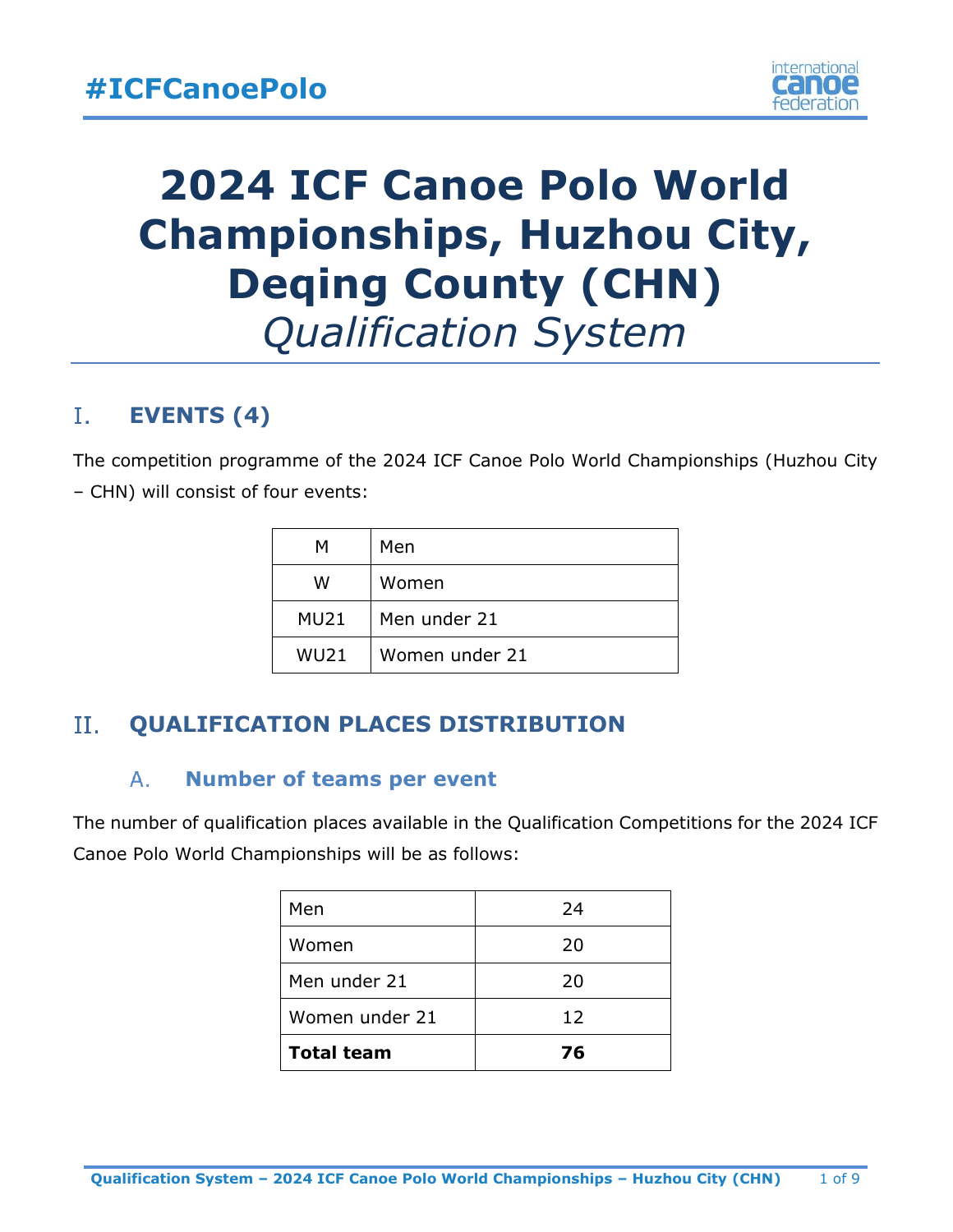

### **Distribution of teams through the qualification pathway B.**

The initial distribution of qualification places through the 2022 ICF Canoe Polo World Championships, the 2023 Continental Championships and the "wildcard" places:

|                | 2023 Continental<br>World<br><b>Championships</b>                                                                        |              |              |              |              |                |              |              |
|----------------|--------------------------------------------------------------------------------------------------------------------------|--------------|--------------|--------------|--------------|----------------|--------------|--------------|
| <b>EVENTS</b>  | ionships<br>$\mathbf{A}^{\mathbf{D}}$<br>Ū<br>hampi.<br><b>LCF</b><br>N<br>$\overline{O}$<br>$\mathbf{\mathsf{N}}$<br>20 | Africa       | Americas     | Asia         | Europe       | <b>Oceania</b> | Wildcard     | <b>TOTAL</b> |
| Men            | 16                                                                                                                       | $\mathbf{1}$ | $\mathbf{1}$ | $\mathbf{1}$ | $\mathbf{1}$ | 1              | 3            | 24           |
| Women          | 14                                                                                                                       | $\mathbf{1}$ | $\mathbf{1}$ | $\mathbf{1}$ | $\mathbf{1}$ | 1              | $\mathbf{1}$ | 20           |
| Men under 21   | 14                                                                                                                       | 1            | $\mathbf 1$  | $\mathbf{1}$ | $\mathbf{1}$ | 1              | 1            | 20           |
| Women under 21 | 6                                                                                                                        | 1            | $\mathbf{1}$ | 1            | $\mathbf{1}$ | 1              | 1            | 12           |

## **III. QUALIFICATION PATHWAY**

### **The first qualification stage – 2022 ICF Canoe Polo World**   $A_{\cdot}$ **Championships, Saint-Omer (FRA)**

• The highest placed teams in each event at the 2022 ICF Canoe Polo World Championships (Saint-Omer, FRA) will obtain a qualification place for their National Federation as follows:

| Men            | 16 |
|----------------|----|
| Women          | 14 |
| Men under 21   | 14 |
| Women under 21 |    |

• Each qualification place allocation is subject to the participation of the concerned National Federation at their respective 2023 Continental Championships in the concerned event.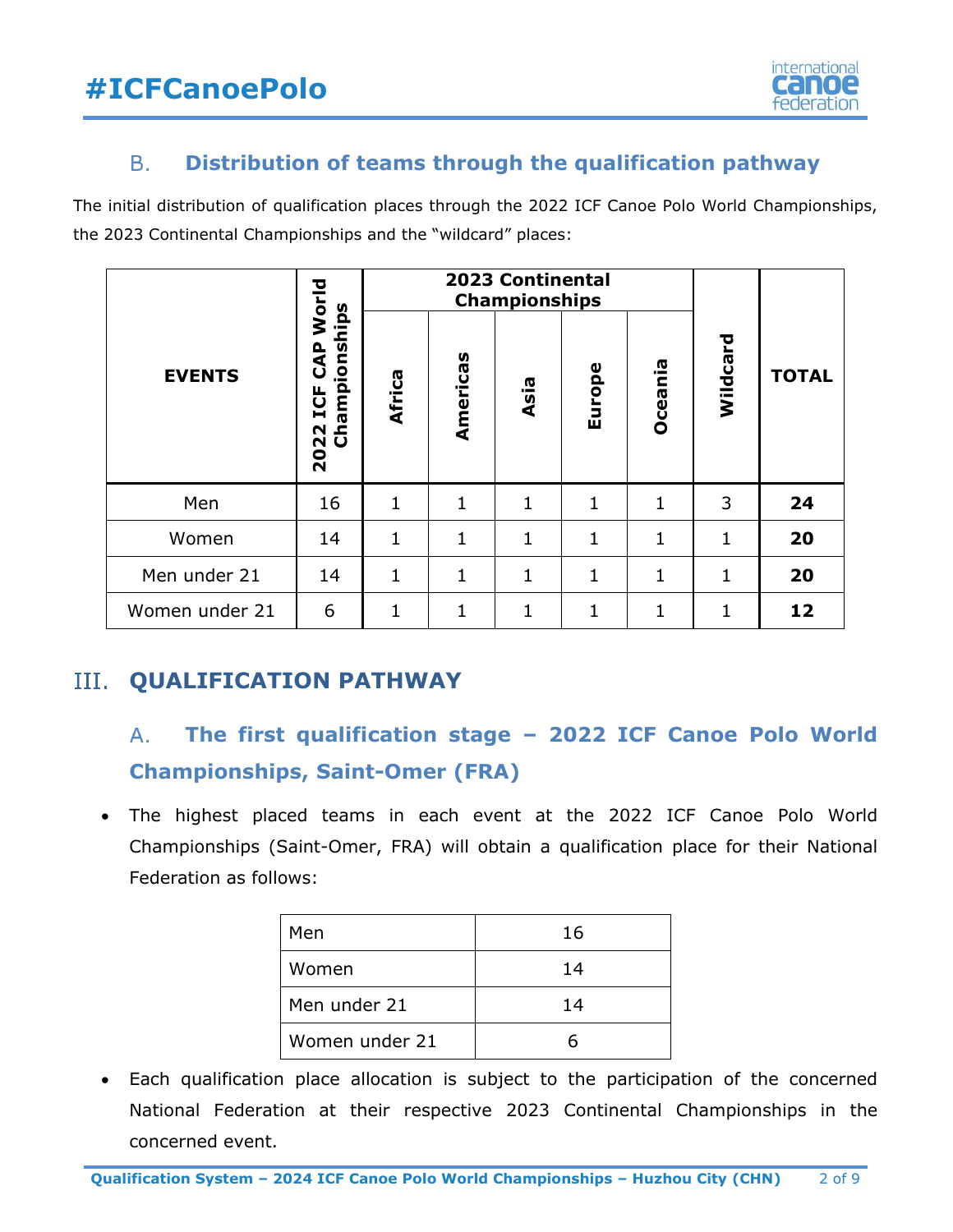

### **B. The second qualification stage – 2023 Continental Canoe Polo Championships**

• The highest placed team not yet qualified from the first qualification stage (see article III.A) in each event at the respective Continental Canoe Polo Championships competition will obtain qualification places for their National Federation as follows:

|                | <b>Africa</b> | Americas | Asia | Europe | <b>Oceania</b> |
|----------------|---------------|----------|------|--------|----------------|
| Men            |               |          |      |        |                |
| Women          |               |          |      |        |                |
| Men under 21   |               |          |      |        |                |
| Women under 21 |               |          |      |        |                |

• If there is no eligible team participating in an event at the continental championships the qualification place reverts to be a wildcard (see article III.D).

### $C_{\cdot}$ **Exceptional case: no Continental Championships organised without force majeure issue**

- Where a continent has not planned to organise a 2023 Continental Championship, the highest ranked in each event from the 2022 ICF Canoe Polo World Championship not yet qualified will be used to determine which National Federation from that continent "provisionally obtain a qualification place" for the 2024 Canoe Polo World Championships.
- A "challenge" to this qualification place may be made by any National Federation from that Continent who advises that they desire to challenge the "provisionally qualified" team/s.
- This "challenge" must be made via the ICF Canoe Polo Committee.
- Where the ICF Canoe Polo Committee receive notice of a "challenge" they will notify the "provisionally qualified" National Federation from that continent that they must host a qualification tournament prior to 1<sup>st</sup> November 2023.
- This tournament must be held in a fair location, in the country of the "provisionally qualified" team, in which any National Federation from their continent can participate.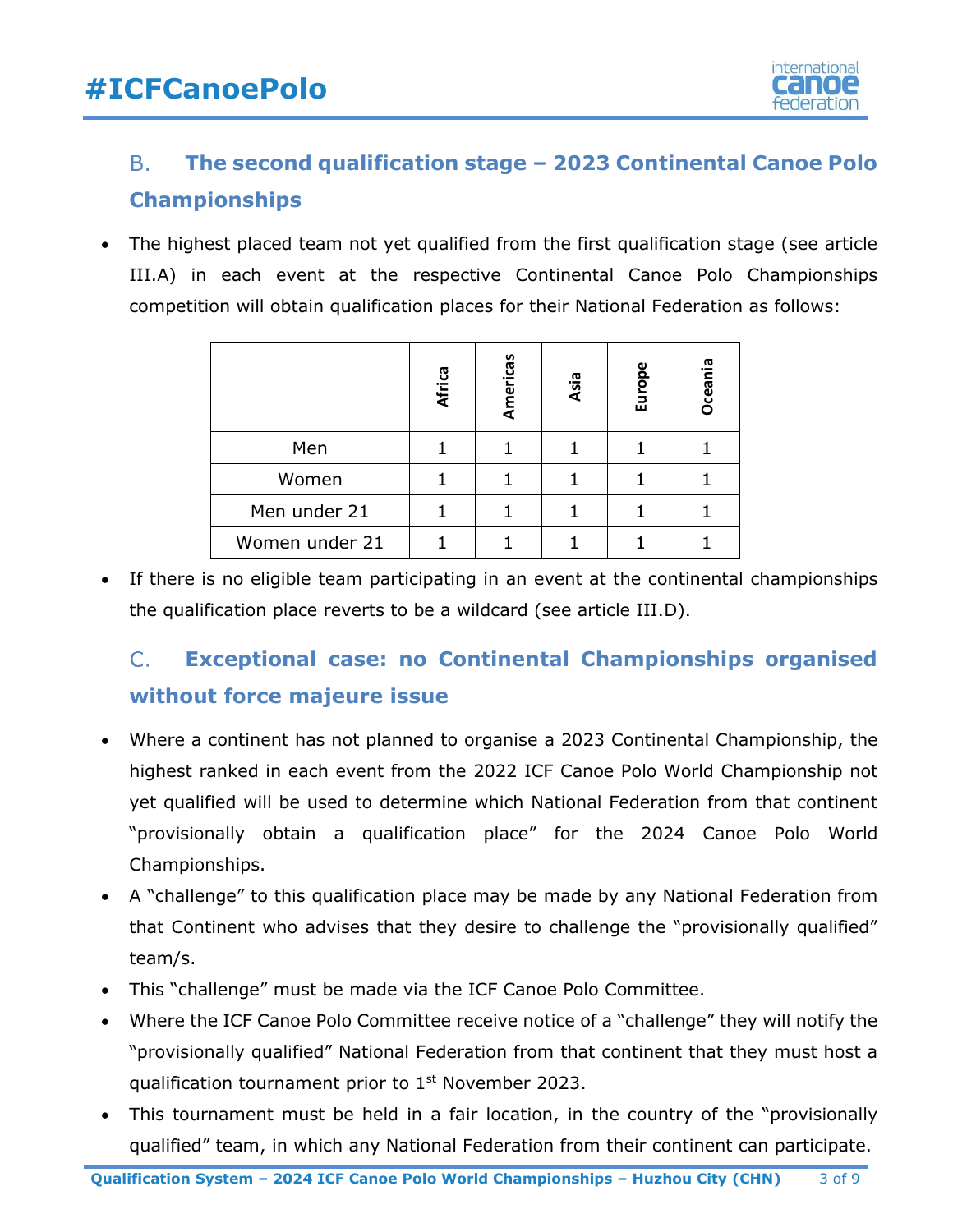## **#ICFCanoePolo**



- The qualification tournament will be conducted in accordance with ICF Rules, and results must be sent within 7 days to the ICF Canoe Polo Committee.
- The continental qualification place will then be awarded to the best placed National Federation based on their result at the qualification tournament.
- The ICF will determine any issues of disagreement by the challenging National Federation in terms of agreement of location and dates of the qualification tournament.

### **INVITATION AND CONFIRMATION OF QUALIFICATION** IV. **PLACES**

- An invitation to participate in the 2024 ICF Canoe Polo World Championships will be issued by 12<sup>th</sup> December 2023 to inform the respective National Federations of their allocated qualification places after the two stages of qualification.
- The National Federations will then have until  $10<sup>th</sup>$  January 2024 to confirm in writing to the ICF Canoe Polo Technical Chair the acceptance of each qualification place.

### **REALLOCATION OF UNUSED QUALIFICATION PLACES** V.

• Where no confirmation is received by the  $10<sup>th</sup>$  January 2024, or where a National Federation does not accept a qualification place, this place will become an additional wildcard in that event.

## **WITHDRAWING AFTER ACCEPTING A QUALIFICATION PLACE**

- According to ICF Canoe Polo rules 13.4.5, National Federations withdrawing a team after accepting an entry are not eligible for the 2026 ICF Canoe Polo World Championships in that event.
- This place will become an additional wildcard in that event for the 2024 ICF Canoe Polo World Championships in that event.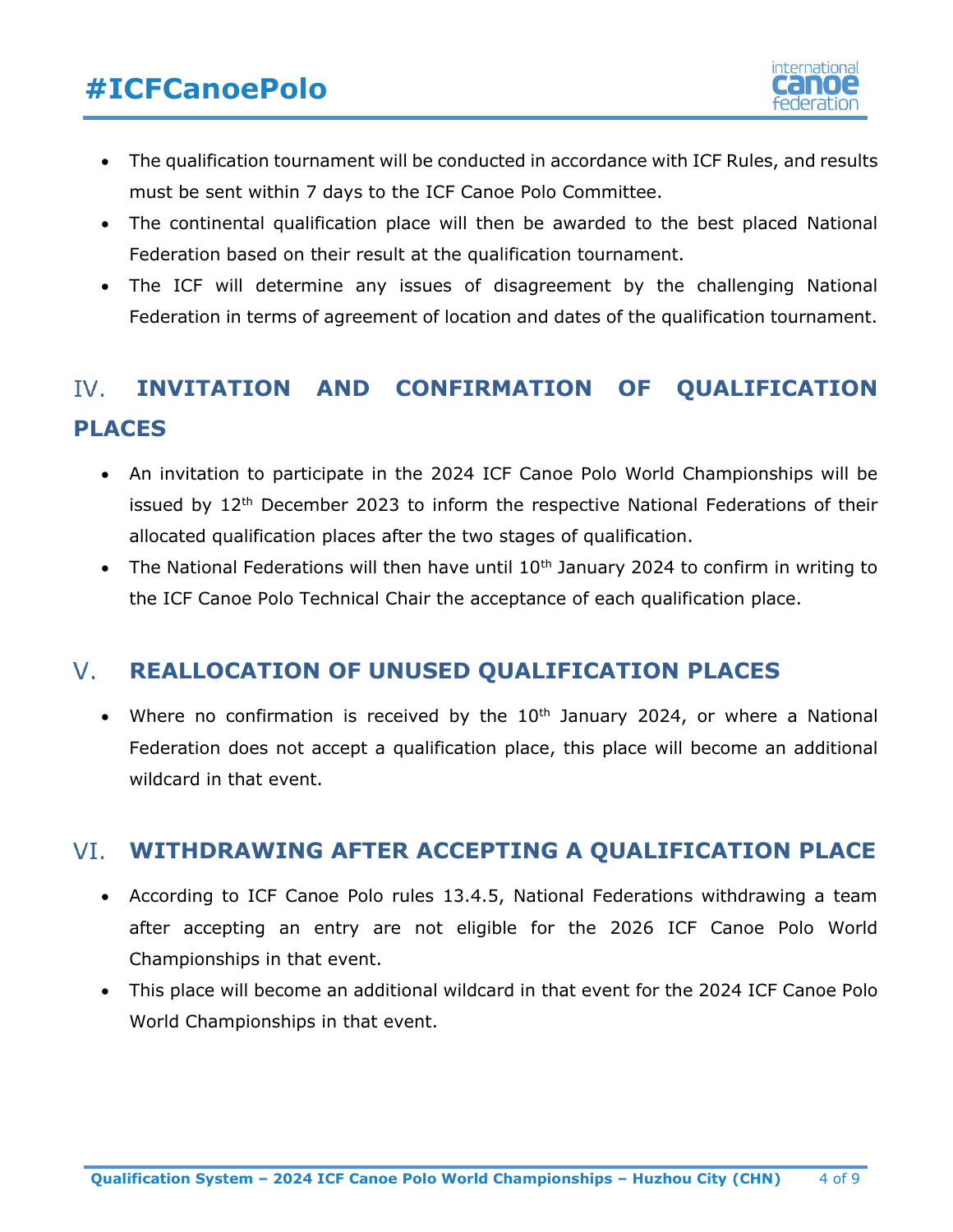## **#ICFCanoePolo**



## **WILDCARD ALLOCATION**

#### $A_{\cdot}$ **Process**

- The ICF Canoe Polo Committee will allocate Wildcards in their sole discretion.
- The ICF Canoe Polo Committee will in the first instance allocate a Wildcard to the host National Federation.
- The ICF Canoe Polo Committee will in the second instance allocate a Wildcard to the next host National Federation of the World Championships, if they have not already obtained a qualification place in the event as long as they have participated in the previous year's continental championships.
- The ICF Canoe Polo Committee will then give consideration to teams who competed but who did not qualify at their continental championships in the year before the relevant world championship.

#### **Wildcard invitation**  $B<sub>1</sub>$

• Initial wildcard invitations will be issued by the 1st February 2024 at the latest **and** entry must be confirmed in writing by the concerned National Federation by the 31<sup>st</sup> March 2024 at the latest.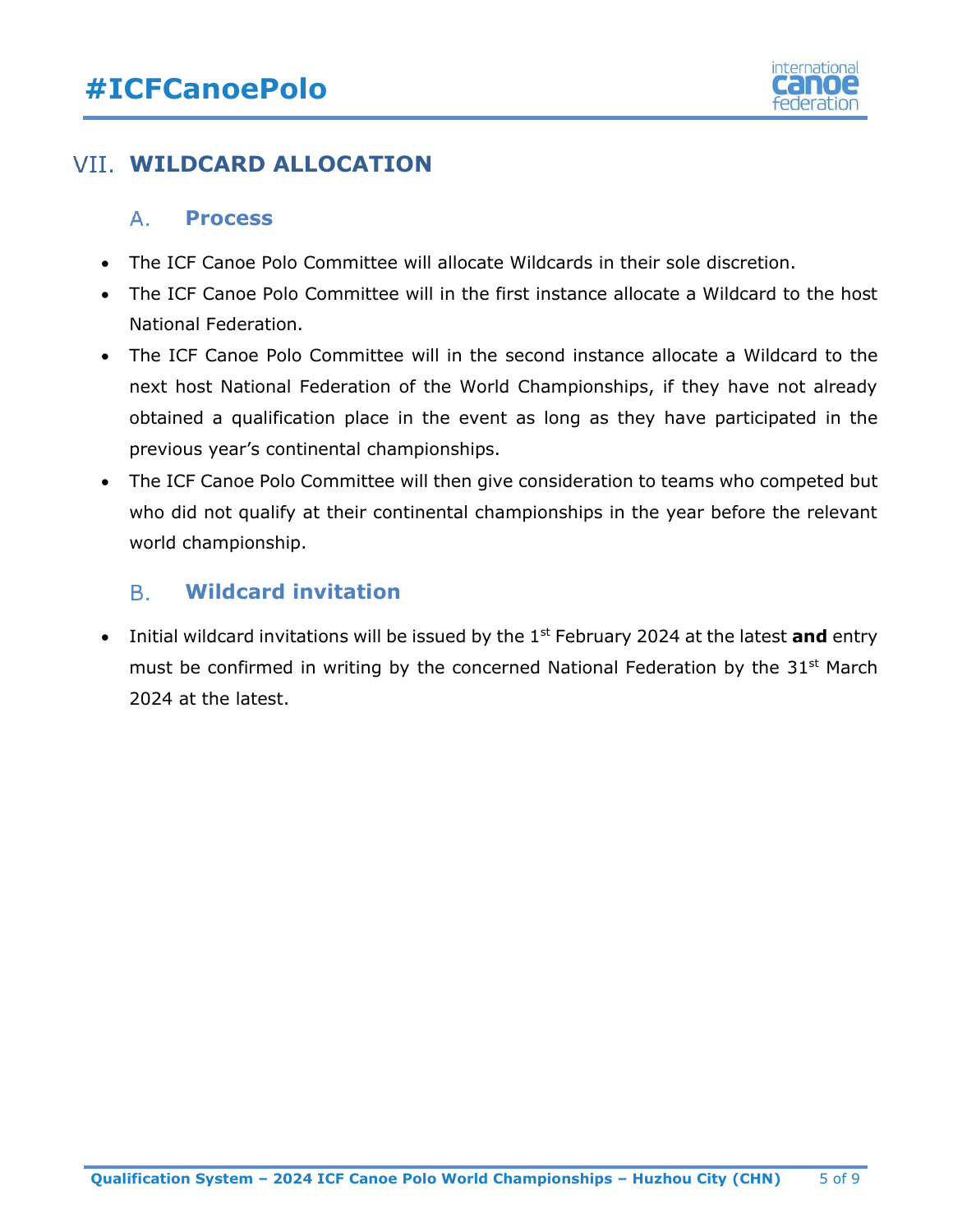

## **VIII. FORCE MAJEURE**

#### **Issue with the 2022 ICF Canoe Polo World Championships**  $\mathsf{A}_{\cdot}$

If the 2022 ICF Canoe Polo World Championships is not held due to force majeure, or if the ICF Executive Committee determines that there is not fair and equitable access to participation for most of the countries with the intention to compete, the highest placed teams in each event at the 2018 ICF Canoe Polo World Championships (Welland, CAN) will qualify **a qualification place for their continent** (the last World Championships prior to Covid19) for the 2024 ICF Canoe Polo World Championships according to the figures defined at the article "Qualification Pathway" III.a.

These Continental qualification places will be allocated to the best ranked team(s) from each respective continental championship in 2023.

### **Issue with a 2023 Continental Championships**  $B<sub>1</sub>$

If a 2023 Continental Championships is not held due to force majeure, or if the ICF Executive Committee determines that there is not fair and equitable access to participation for all countries with the intention to compete, the highest placed teams in each event from the 2022 ICF Canoe Polo World Championships not yet qualified will be used to determine which National Federation from that continent obtains a qualification place according to the figures defined at the article "Qualification Pathway" III.b.

These Continental qualification places cannot be "challenged" by any other National Federation. The article "Qualification Pathway" III.c is not applicable in this particular case.

If the 2022 ICF Canoe Polo World Championships has also been cancelled, the 2018 ICF Canoe Polo World Championships results will be used as a reference for the allocation of qualification places.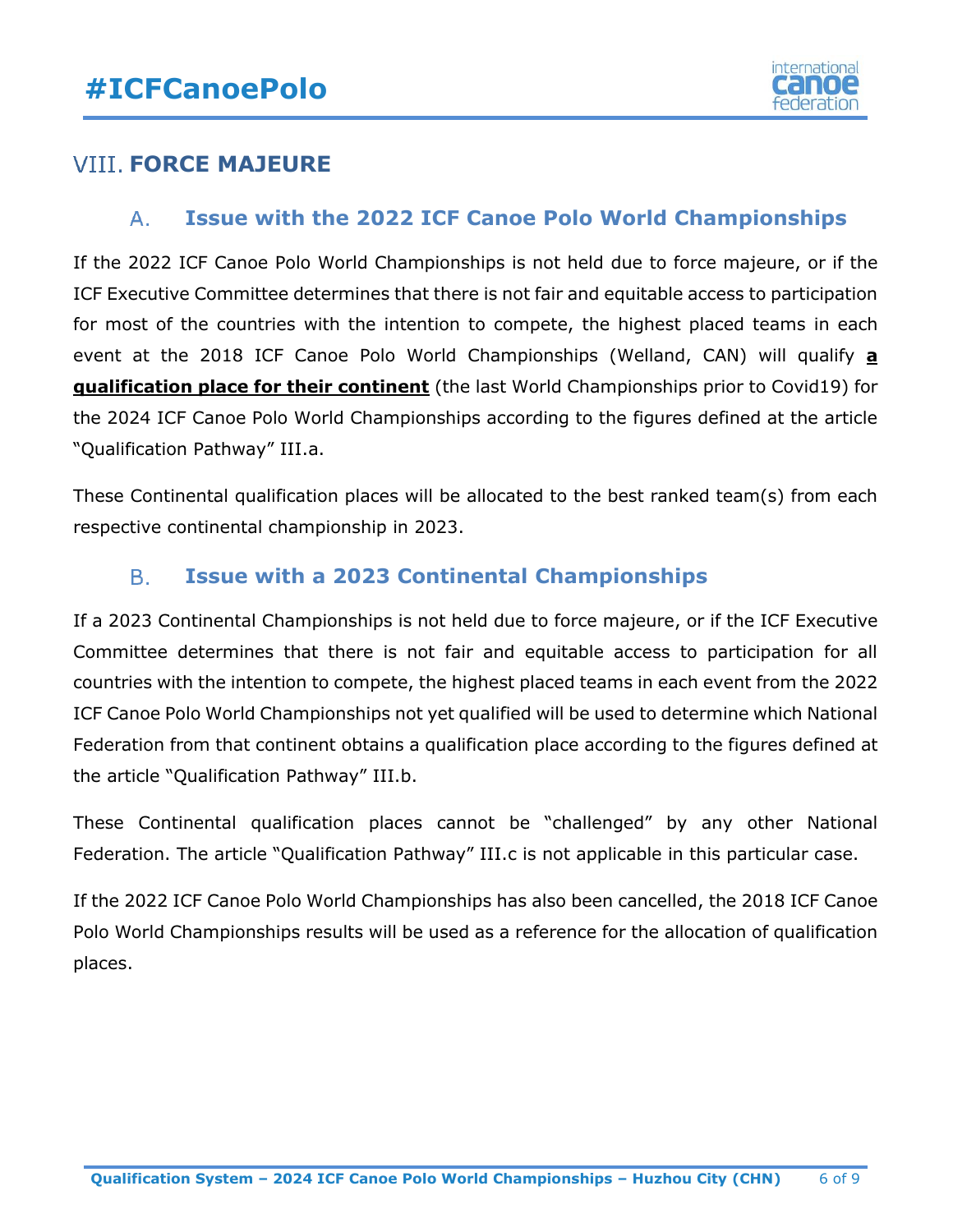

## **IX.** QUALIFICATION TIMELINE

| <b>Date</b>                            | <b>Milestone</b>                                                                                      |
|----------------------------------------|-------------------------------------------------------------------------------------------------------|
| $16th$ to 21 <sup>st</sup> August 2022 | 2022 ICF Canoe Polo World Championships, Saint Omer, FRA                                              |
| <b>TBD</b>                             | 2023 African Continental Championships - TBC                                                          |
| <b>TBD</b>                             | 2023 Pan-American Continental Championships - TBC                                                     |
| <b>TBD</b>                             | 2023 Asian Continental Championships - TBC                                                            |
| <b>TBD</b>                             | 2023 European Continental Championships - Brandenburg<br>(GER)                                        |
| <b>TBD</b>                             | 2023 Oceania Continental Championships - TBC                                                          |
| 12 <sup>th</sup> December 2023         | Invitation sent out by the ICF                                                                        |
| 10 <sup>th</sup> January 2024          | Deadline for National Federations to confirm the acceptance of<br>the qualification places allocated. |
| $1st$ February 2024                    | Wildcard entry invitation send out by the ICF                                                         |
| 31st March 2024                        | Deadline for National Federations to confirm the acceptance of<br>the allocated wildcard.             |
| <b>TBC - July 2022</b>                 | Deadline for numerical entries via the ICF online entries system<br>(SDP)                             |
| TBC - August 2022                      | Deadline for nominal entries via the ICF online entries system<br>(SDP)                               |
| TBC September 2024                     | 2024 ICF Canoe Polo World Championships, Huzhou City,<br><b>CHN</b>                                   |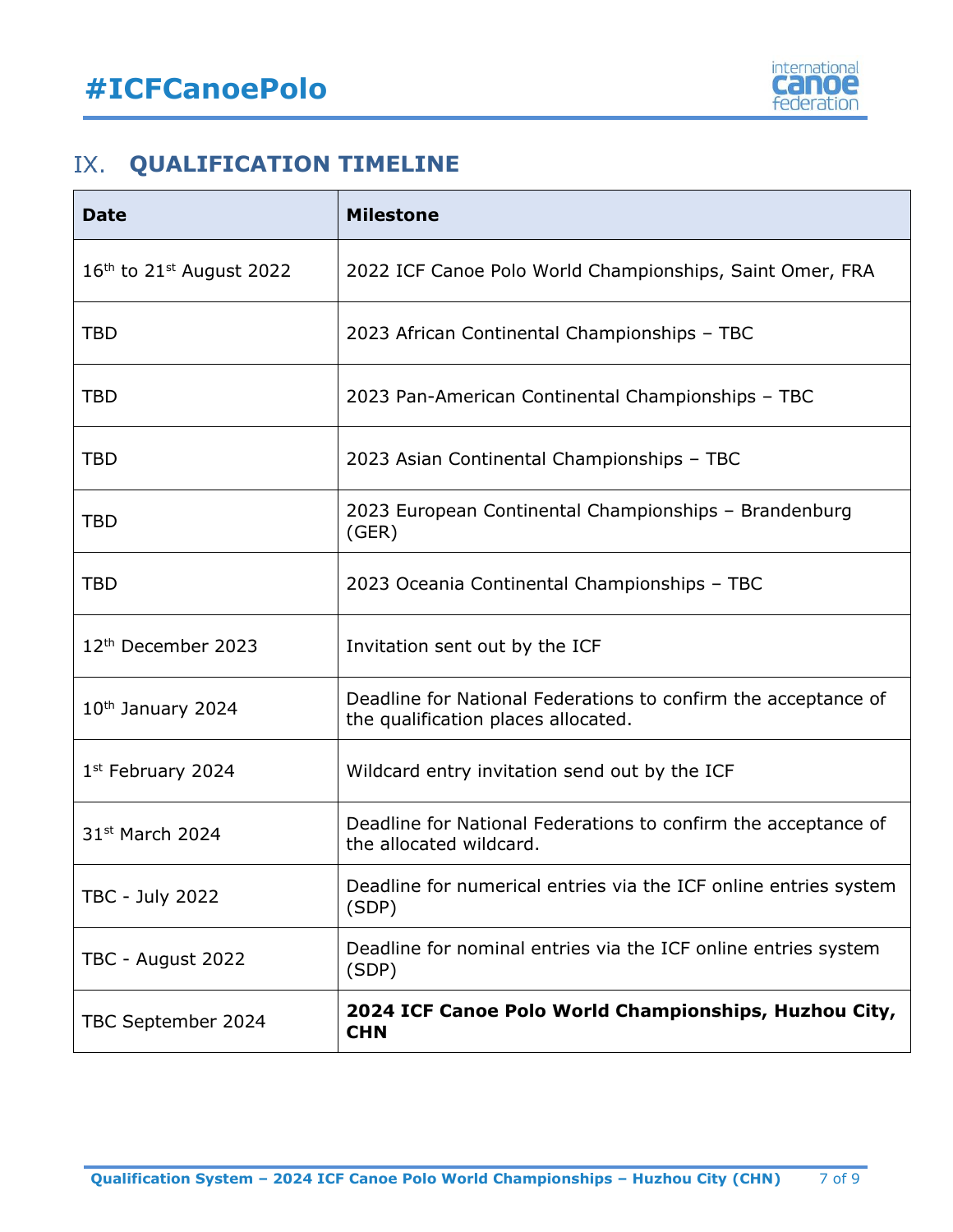

## **APPENDIX 1 – PREVIOUS WORLD CHAMPIONSHIPS AND KEY FIGURES**

| Year | Men | Women | Men under<br>21 | Women<br>under 21 | <b>TOTAL</b> |
|------|-----|-------|-----------------|-------------------|--------------|
| 2018 | 24  | 20    | 20              | 12                | 76           |
| 2020 | 24  | 20    | 20              | 12                | 76           |
| 2022 | 24  | 20    | 20              | 12                | 76           |
| 2024 | 24  | 20    | 20              | 12                | 76           |

## **Number of teams per event**

#### **B. First qualification stage – figures**

| Year | Men | Women | Men under 21 | Women under 21 |
|------|-----|-------|--------------|----------------|
| 2018 | 16  | 14    | 14           |                |
| 2020 | 16  | 14    | 14           |                |
| 2022 | 16  | 14    | 14           |                |

## **APPENDIX 2 – IMPLEMENTATION AN REVISION NOTES**

| <b>Date</b>      | <b>Milestone</b>                                                                                                                                                      |
|------------------|-----------------------------------------------------------------------------------------------------------------------------------------------------------------------|
| 2004             | Qualification first implemented for 2004 ICF Canoe Polo Championships -<br>Japan                                                                                      |
| <b>July 2009</b> | Event Under 21 Women added                                                                                                                                            |
| May 2011         | Date for Acceptance of Qualification point 1 changed to avoid Christmas/New<br>Year period.                                                                           |
| March 2014       | Increase in qualification numbers; clarity that wildcard preference given to<br>teams who do compete in their continental championships; grammatical<br>improvements. |
| March 2017       | Teams per events and qualifying numbers for 2020 added with 2014 now<br>removed.                                                                                      |
| March 2019       | New format                                                                                                                                                            |
| November 2020    | Force majeure definition                                                                                                                                              |